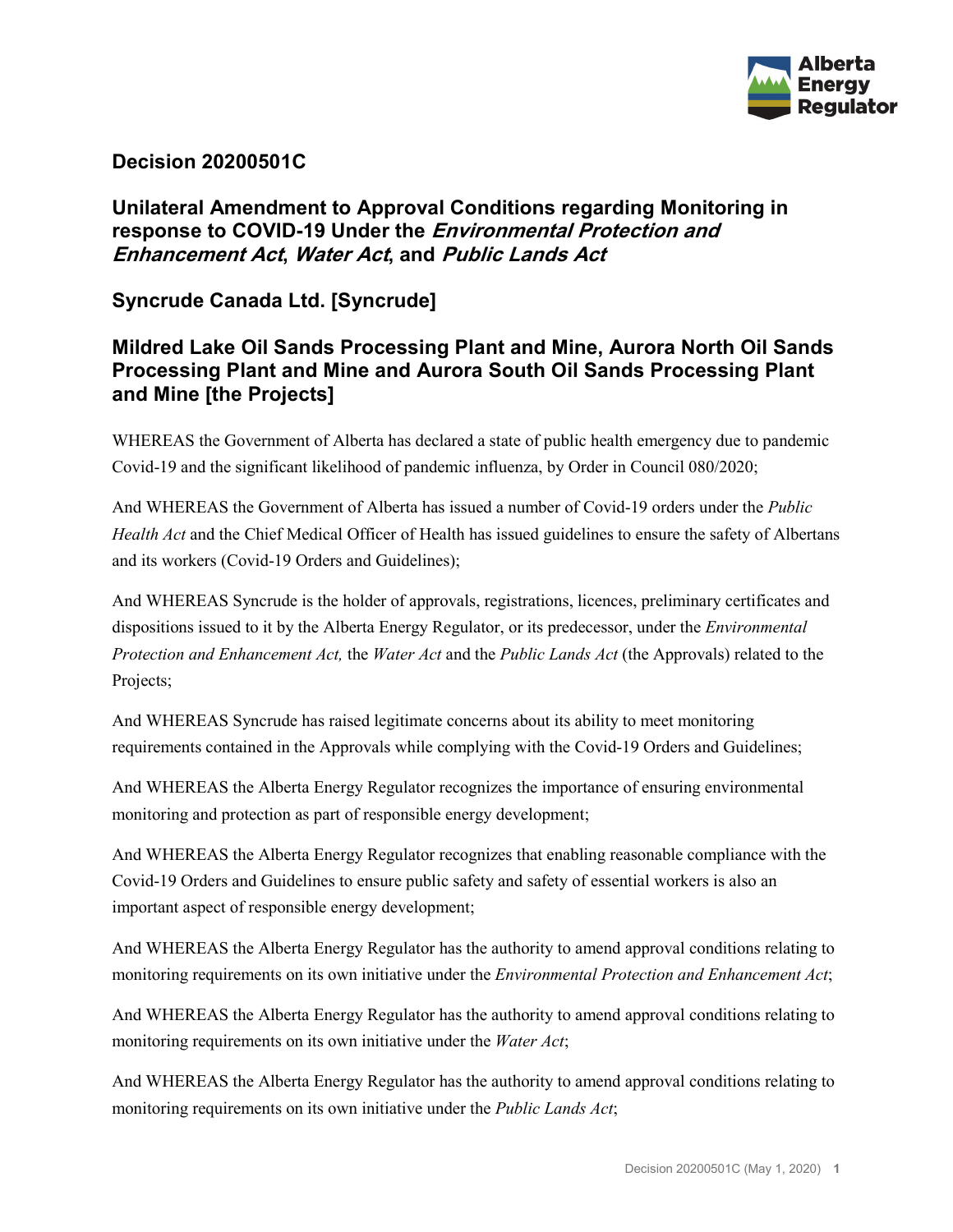And WHEREAS the *Alberta Land Stewardship Act* acknowledges that actions may need to be taken for the purpose of public health or safety, or in response to an emergency, that are inconsistent with a regional plan;

And WHEREAS the Alberta Energy Regulator finds it necessary and appropriate to balance the need for monitoring of environmental conditions with the need to ensure public safety and safety of essential workers during this public health emergency;

And WHEREAS the Alberta Energy Regulator finds it necessary to amend Decision 20200429C issued on April 29, 2020, to add additional items in the Appendix;

THEREFORE, the Alberta Energy Regulator decides as follows:

- 1) This decision replaces Decision 20200429C.
- 2) The Approvals, which were issued under the *Environmental Protection and Enhancement Act*, the *Water Act* and the *Public Lands Act*, are hereby amended to temporarily suspend the requirements for monitoring and activities incidental to monitoring listed in the Appendix attached hereto until otherwise directed by the Alberta Energy Regulator or as stated in the Appendix.
- 3) For greater certainty, this decision is in effect immediately and remains in effect until otherwise directed by the Alberta Energy Regulator.

Dated in Calgary, Alberta, on May 1, 2020.

#### **Alberta Energy Regulator**

Martin Foy Executive Vice President (Interim), Operations Division